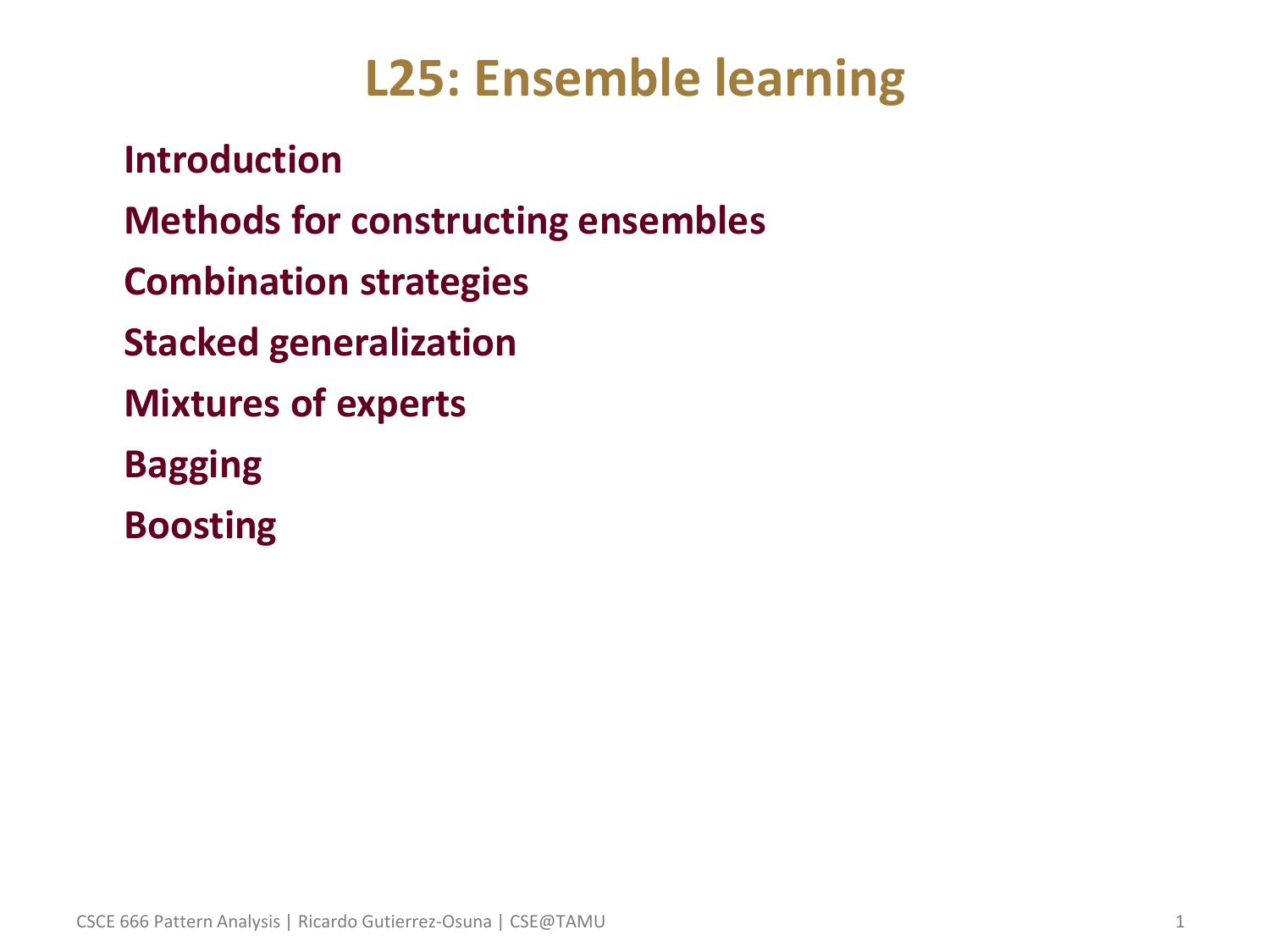## **Introduction**

#### • **What is ensemble learning?**

– Ensemble learning refers to a collection of methods that learn a target function by training a number of individual learners and combining their predictions

#### • **Why ensemble learning?**

- **Accuracy**: a more reliable mapping can be obtained by combining the output of multiple "experts"
- **Efficiency**: a complex problem can be decomposed into multiple subproblems that are easier to understand and solve (divide-and-conquer approach)
- There is not a single model that works for all PR problems!
	- "To solve really hard problems, we'll have to use several different representations..... It is time to stop arguing over which type of patternclassification technique is best..... Instead we should work at a higher level of organization and discover how to build managerial systems to exploit the different virtues and evade the different limitations of each of these ways of comparing things." [Minsky, 1991]

#### • **When to use ensemble learning?**

– When you can build component classifiers that are more accurate than chance and, more importantly, that are independent from each other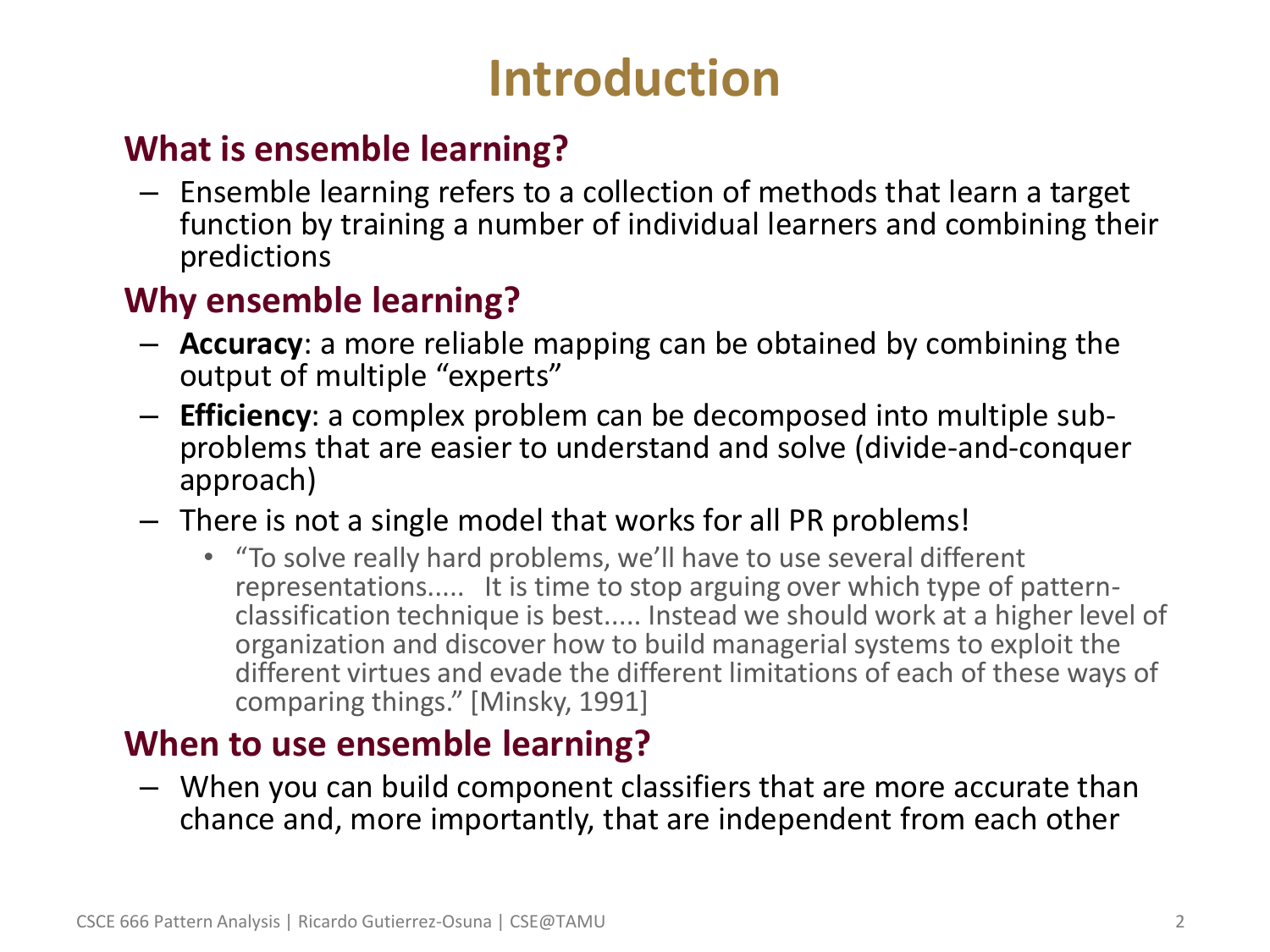## **Why do ensembles work?**

## • **Because uncorrelated errors of individual classifiers can be eliminated through averaging**

- Assume a binary classification problem for which you can train individual classifiers with an error rate of 0.3
- Assume that you build an ensemble by combining the prediction of 21 such classifiers with a majority vote
- What is the probability of error for the ensemble?
	- In order for the ensemble to misclassify an example, 11 or more classifiers have to be in error, or a probability of 0.026
	- The histogram below shows the distribution of the number of classifiers that are in error in the ensemble machine



[Dietterich, 1998]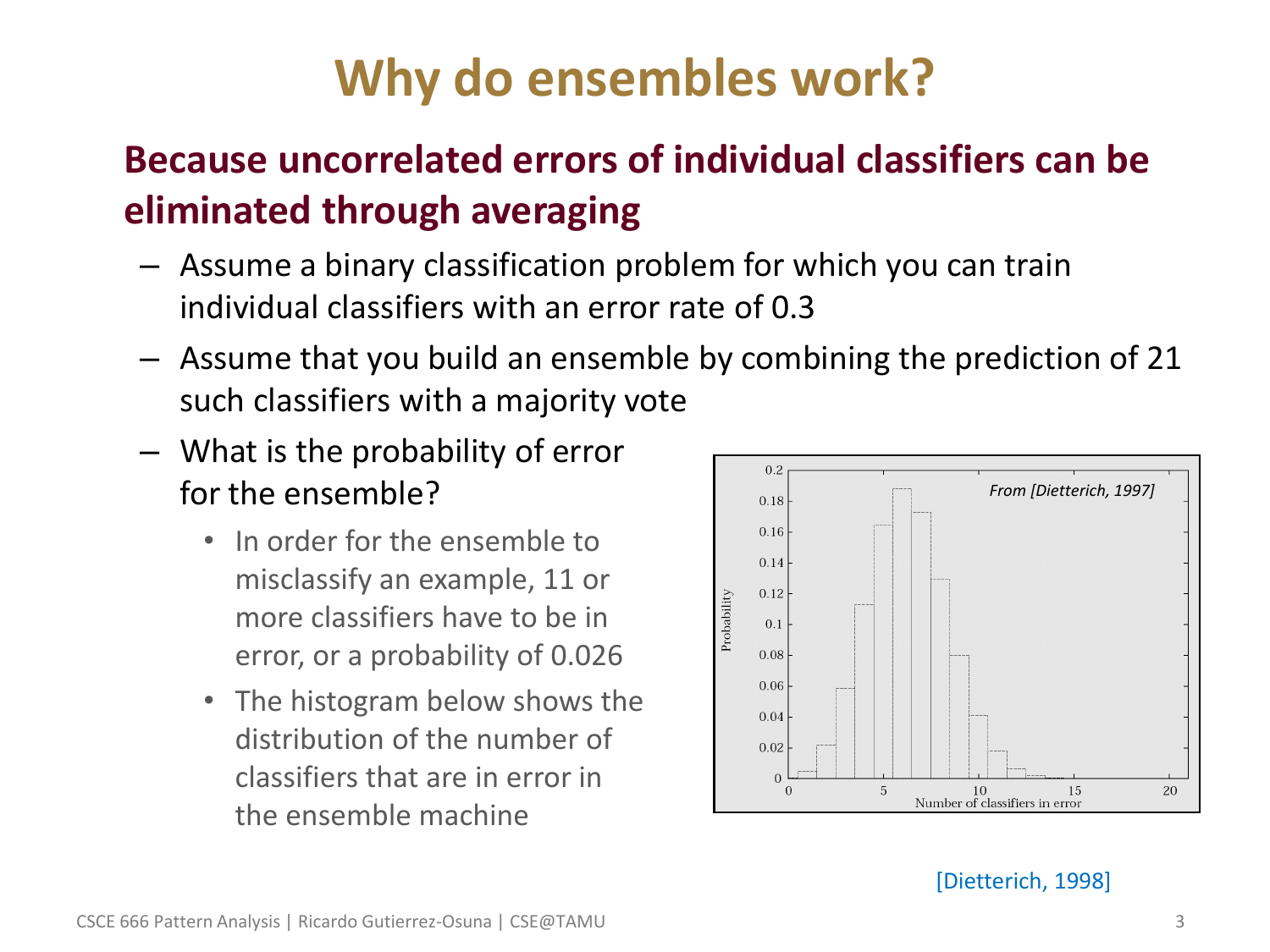## • **The target function may not be implementable with single classifiers, but may be approximated by ensemble averaging**

- Assume that you want to build a diagonal decision boundary with decision trees
- The decision boundaries constructed by these machines are hyperplanes parallel to the coordinate axes, or "staircases" in the example below
- By averaging a large number of such "staircases", the diagonal decision boundary can be approximated with arbitrarily small accuracy

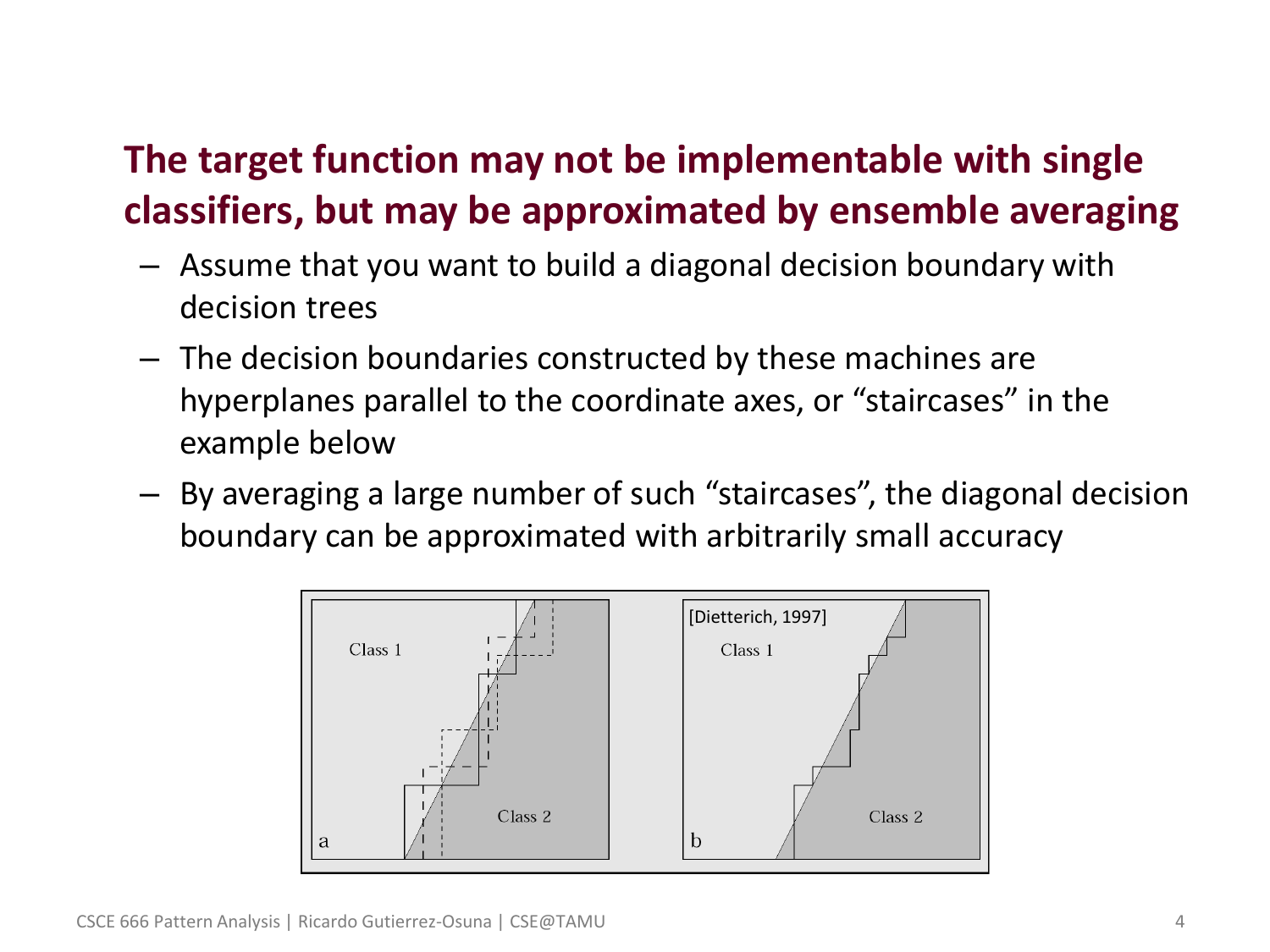# **Methods for constructing ensembles**

### • **Subsampling the training examples**

– Multiple hypotheses are generated by training individual classifiers on different datasets obtained by resampling a common training set (Bagging, Boosting)

### • **Manipulating the input features**

– Multiple hypotheses are generated by training individual classifiers on different representations, or different subsets of a common feature vector

#### • **Manipulating the output targets**

- The output targets for C classes are encoded with an L-bit codeword, and an individual classifier is built to predict each one of the bits in the codeword
- Additional "auxiliary" targets may be used to differentiate classifiers

### • **Modifying the learning parameters of the classifier**

– A number of classifiers are built with different learning parameters, such as number of neighbors in a k Nearest Neighbor rule, initial weights in an MLP, etc.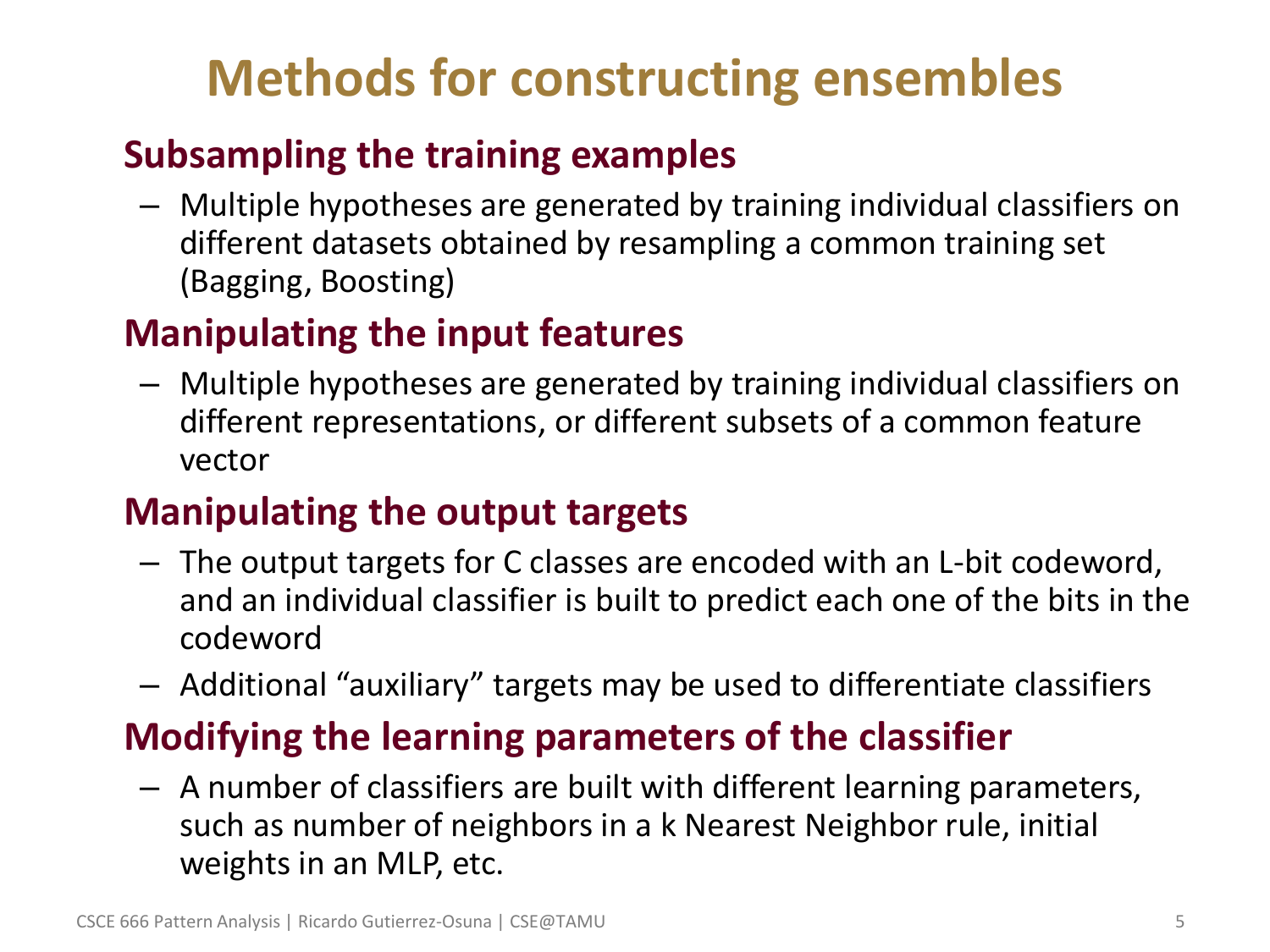## **Structure of ensemble classifiers**

### • **Parallel**

- All the individual classifiers are invoked independently, and their results are fused with a combination rule (e.g., average, weighted voting) or a metaclassifier (e.g., stacked generalization)
- The majority of ensemble approaches in the literature fall under this category

### • **Cascading or Hierarchical**

- Classifiers are invoked in a sequential or tree-structured fashion
- For the purpose of efficiency, inaccurate but fast methods are invoked first (maybe using a small subset of the features), and computationally more intensive but accurate methods are left for the latter stages





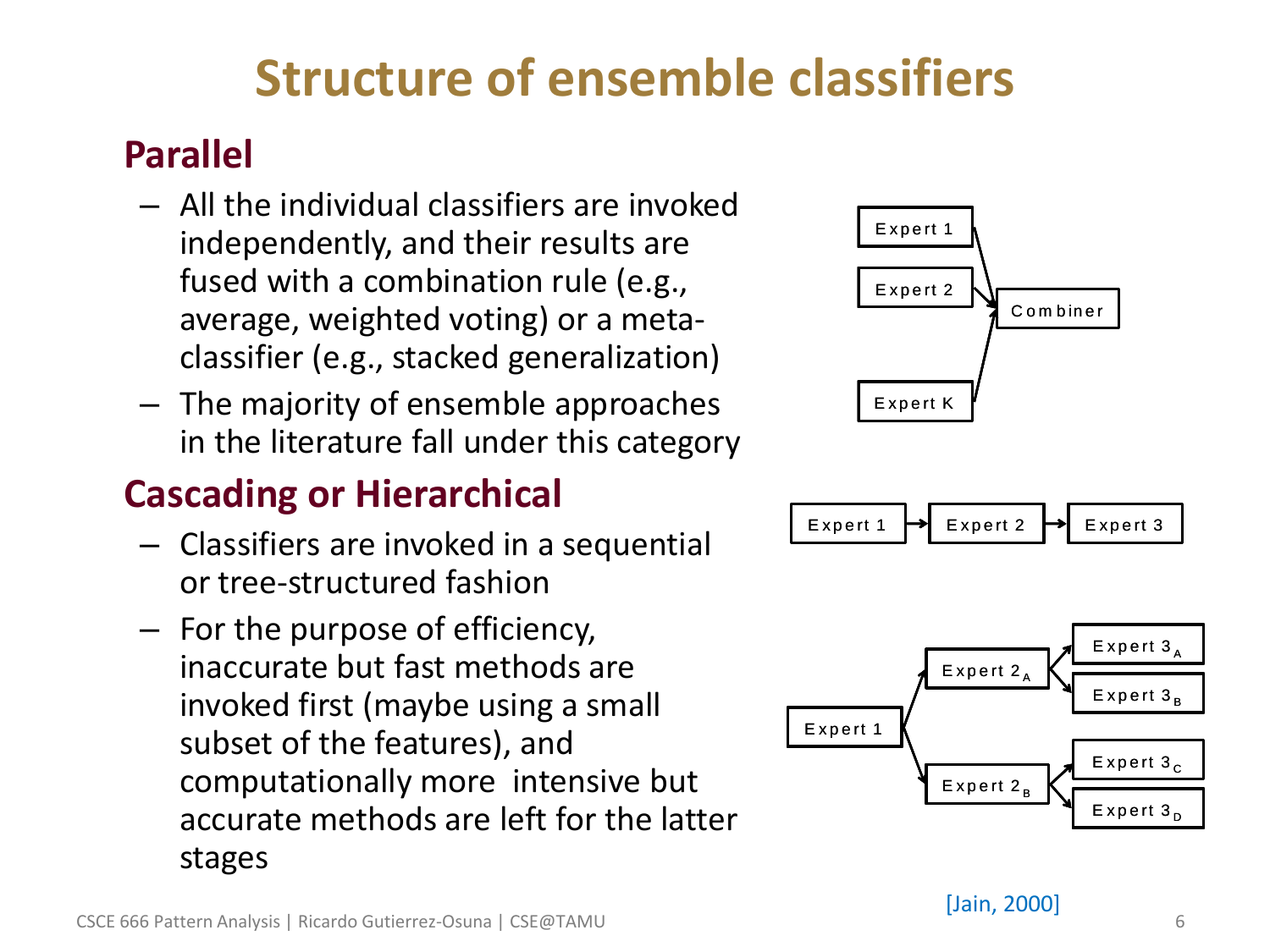## **Combination strategies**

#### • **Static combiners**

- The combiner decision rule is independent of the feature vector. Static approaches can be broadly divided into non-trainable and trainable
- Non-trainable: The voting is performed independently of the performance of each individual classifier
	- Various combiners may be used, depending on the type of output produced by the classifier, including
		- **Voting**: used when each classifier produces a single class label. In this case, each classifier "votes" for a particular class, and the class with the majority vote on the ensemble wins
		- **Averaging**: used when each classifier produces a confidence estimate (e.g., a posterior). In this case, the winner is the class with the highest average posterior across the ensemble
		- **Borda counts**: used when each classifier produces a rank. The Borda count of a class is the number of classes ranked below it [Ho et al., 1994]
- Trainable: The combiner undergoes a separate training phase to improve the performance of the ensemble. Two noteworthy approaches are
	- **Weighted averaging**: the output of each classifier is weighted by a measure of its own performance, e.g., prediction accuracy on a separate validation set
	- **Stacked generalization**: the output of the ensemble serves as a feature vector to a meta-classifier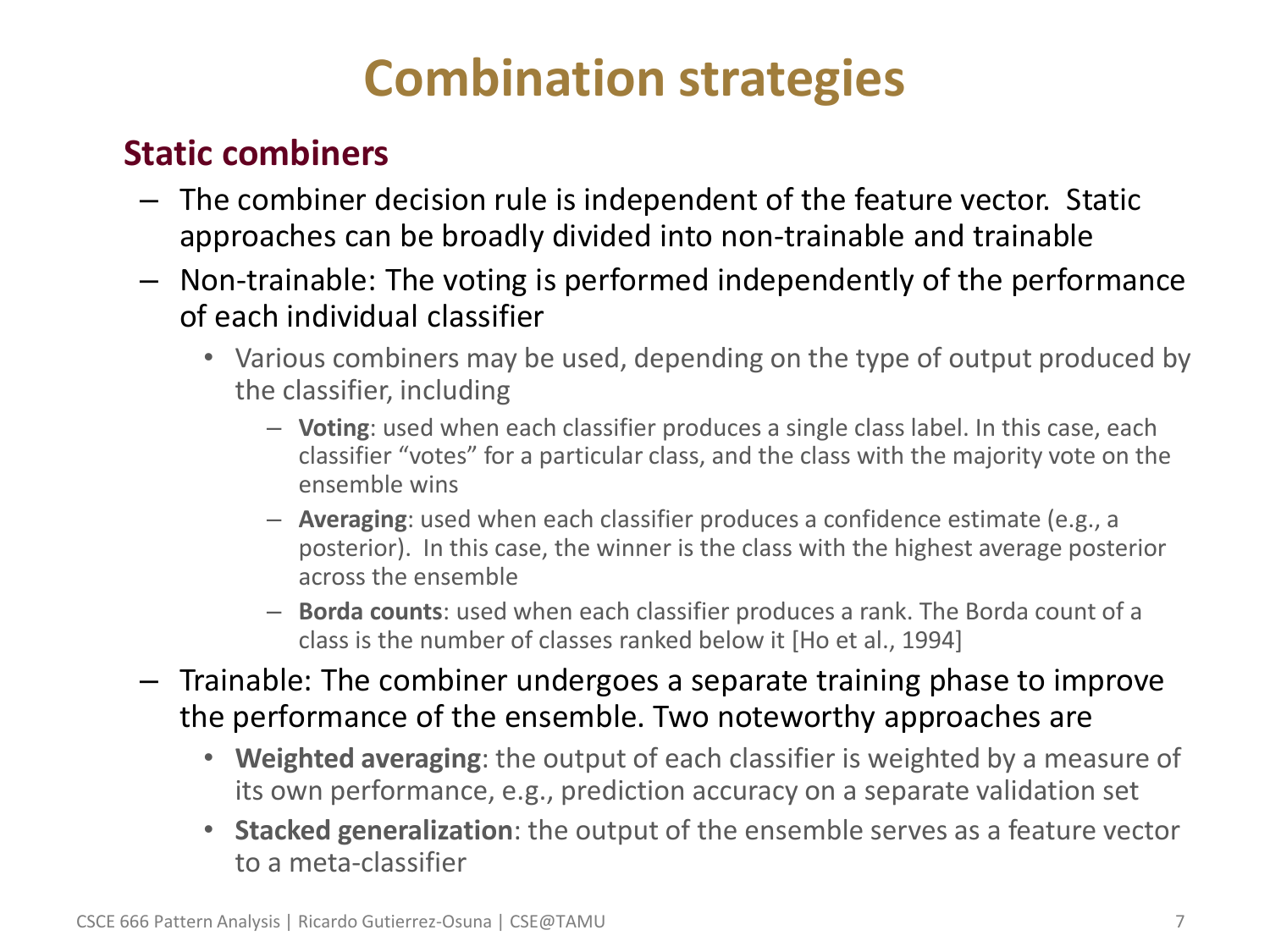#### • **Adaptive combiners**

- The combiner is a function that depends on the input feature vector
	- Thus, the ensemble implements a function that is local to each region in feature space
	- This divide-and-conquer approach leads to modular ensembles where relatively simple classifiers specialize in different parts of I/O space
	- In contrast with static-combiner ensembles, the individual experts here do not need to perform well for all inputs, only in their region of expertise
- Representative examples of this approach are <u>Mixture of Experts</u> (ME)

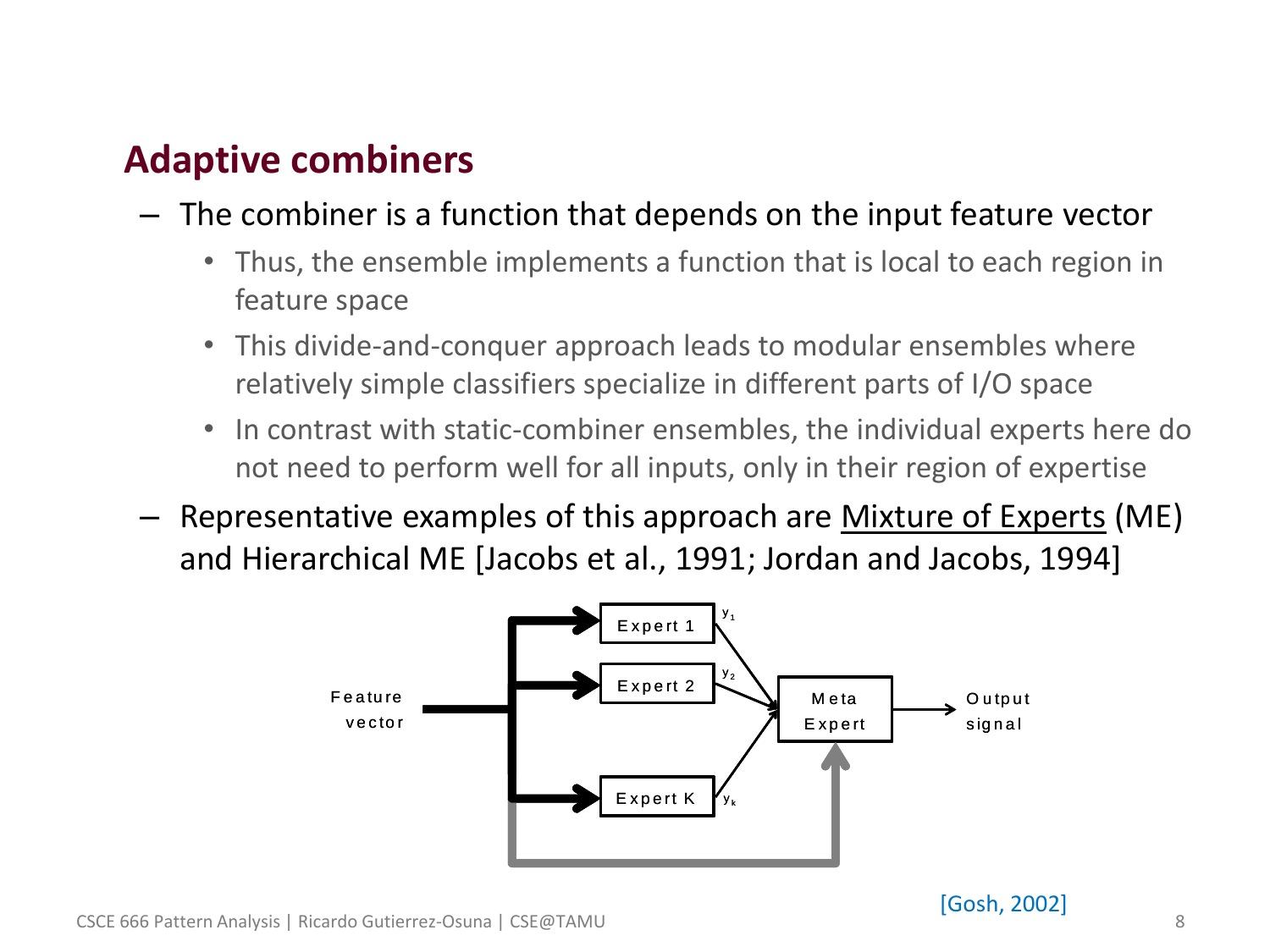## **Stacked generalization**

### • **In stacked generalization, the output of the ensemble serves as an input to a second-level expert [Wolpert, 1992]**

- Training of this modular ensemble can be performed as follows
	- From a dataset X with N examples, leave out one test example, and train each of the level-0 experts on the remaining  $N-1$  examples
	- Generate a prediction for the test example. The output pattern  $y = [y_1, y_2, ..., y_k]$  across the level-0 experts, along with the target t for the test example, becomes a training example for the level-1 expert
	- Repeat this process in a leave-one-out fashion. This yields a training set  $Y$ with  $N$  examples, which is used to train the level-1 expert separately
	- To make full use of the training data, re-train all the level-0 experts one more time using all N examples in  $X$ <br>Experi<sup>o<sub>1</sub></sub>  $\leftarrow$  Experi<sup>o<sub>1</sub></sub>  $\leftarrow$  (Experi<sup>o<sub>1</sub>)<sup>1</sup></sup></sup></sup> more time using all N examples in X



CSCE 666 Pattern Analysis | Ricardo Gutierrez-Osuna | CSE@TAMU 9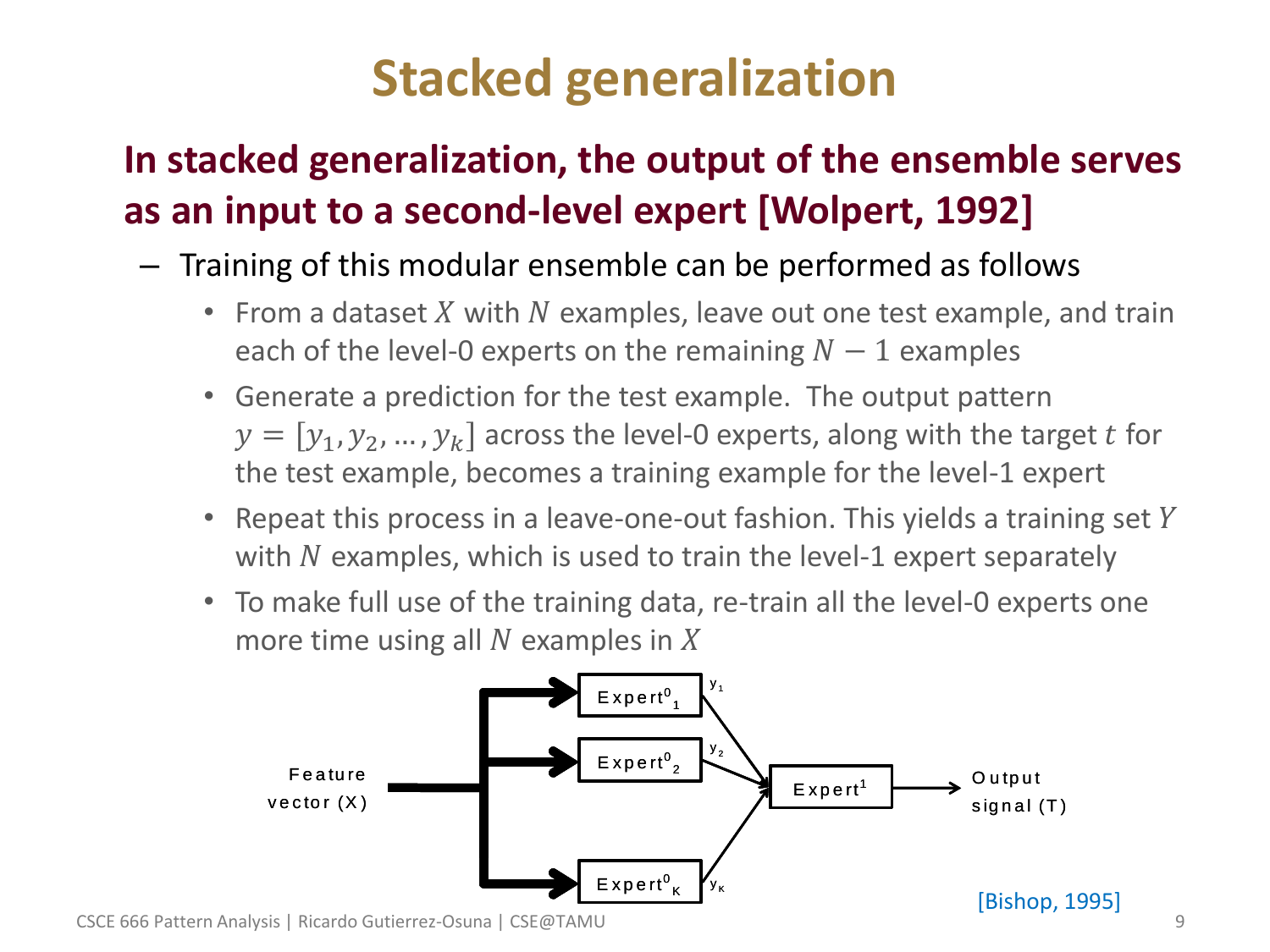## **Mixture of experts**

### • **ME is the classical adaptive ensemble method**

- A gating network is used to partition feature space into different regions, with one expert in the ensemble being responsible for generating the correct output within that region [Jacobs et al., 1991]
- The experts in the ensemble and the gating network are trained simultaneously, which can be efficiently performed with EM
- ME can be extended to a multi-level hierarchical structure, where each component is itself a ME. In this case, a linear network can be used for the terminal classifiers without compromising the modeling a mik<br>mpror<br>Expert 1

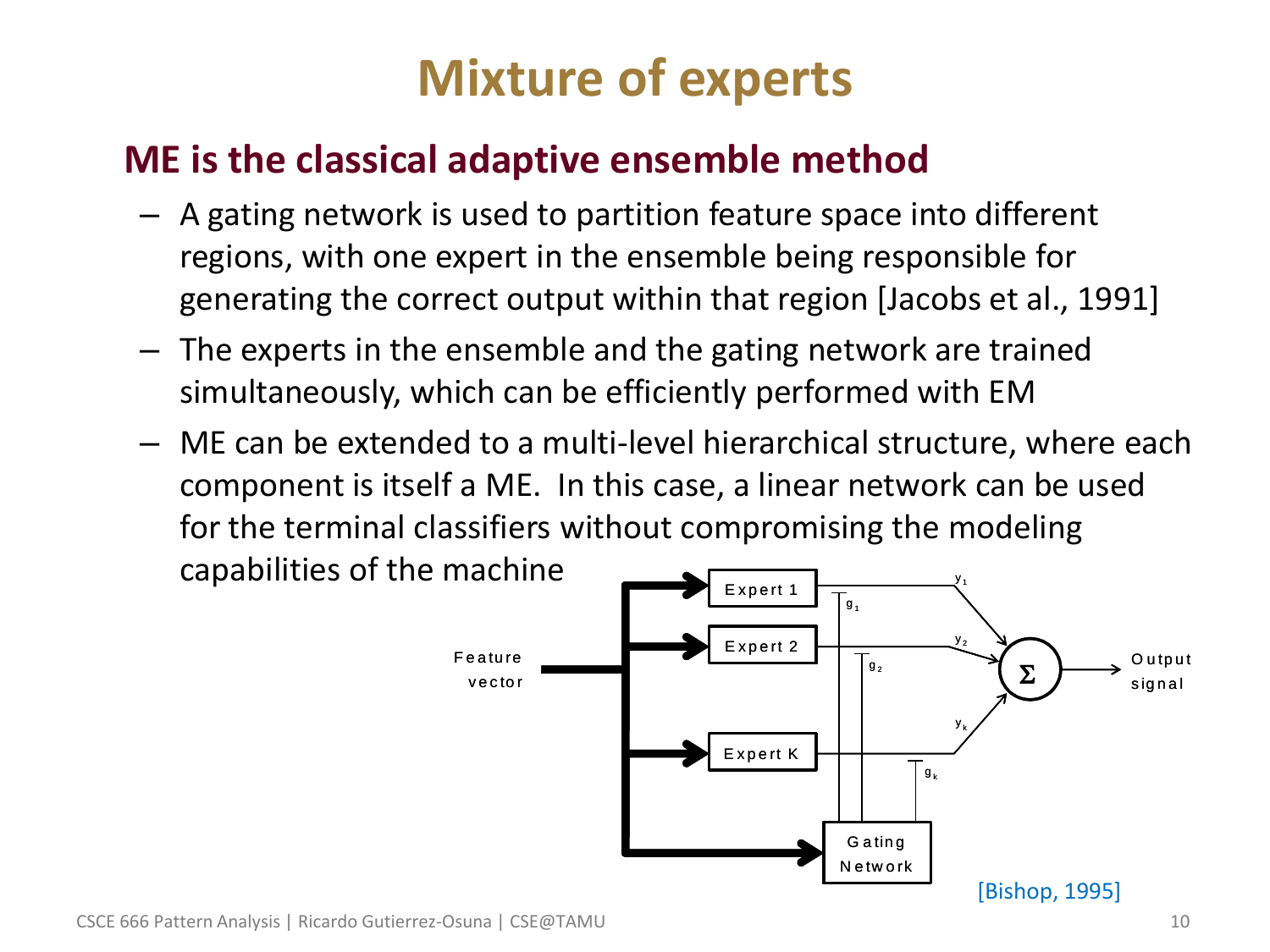# **Subsampling the training set**

### • **Bagging [Breiman, 1996]**

- Bagging (for bootstrap aggregation) creates an ensemble by training individual classifiers on bootstrap samples of the training set
- As a result of the sampling-with-replacement procedure, each classifier is trained on the average of 63.2% of the training examples
- For a dataset with N examples, each example has a probability of  $1 - (1 - 1/N)^N$  of being selected at least once in the N samples.
	- For  $N \to \infty$ , this number converges to  $(1 1/e)$  or 0.632 [Bauer and Kohavi, 1999]
- Bagging traditionally uses component classifiers of the same type (e.g., decision trees), and a simple combiner consisting of a majority vote across the ensemble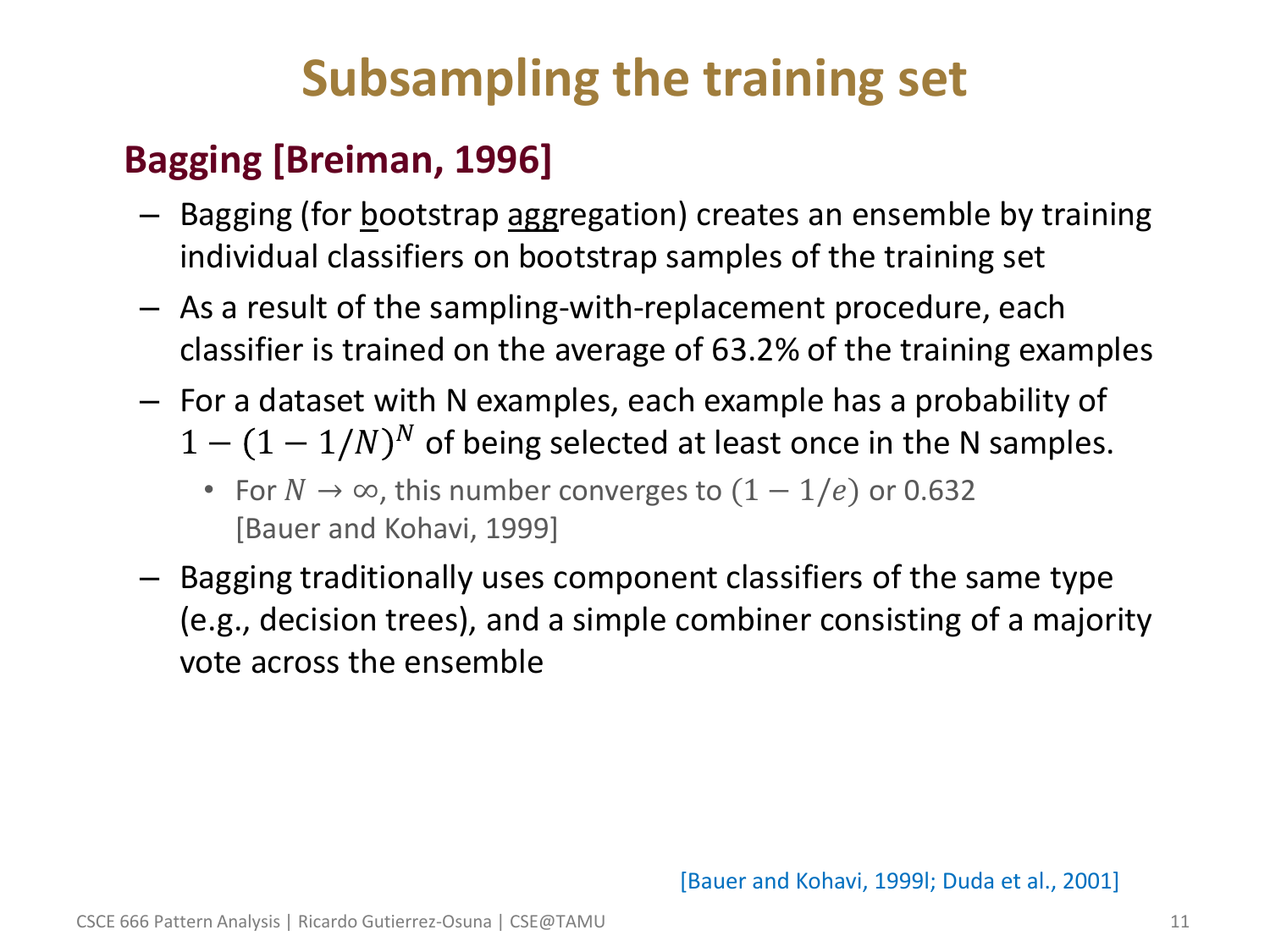## • **Bagging (continued)**

- The perturbation in the training set due to the bootstrap resampling causes different hypotheses to be built, particularly if the classifier is unstable
	- A classifier is said to be unstable if a small change in the training data (e.g., order of presentation of examples) can lead to a radically different hypothesis. This is the case of decision trees and, arguably, neural networks
- Bagging can be expected to improve accuracy if the induced classifiers are uncorrelated
	- In some cases, such as k Nearest Neighbors, bagging has been shown to degrade performance as compared to individual classifiers as a result of an effectively smaller training set
- A related approach to bagging is "cross-validated committees", in which the component classifiers are built on different partitions of the training set obtained through k-fold cross-validation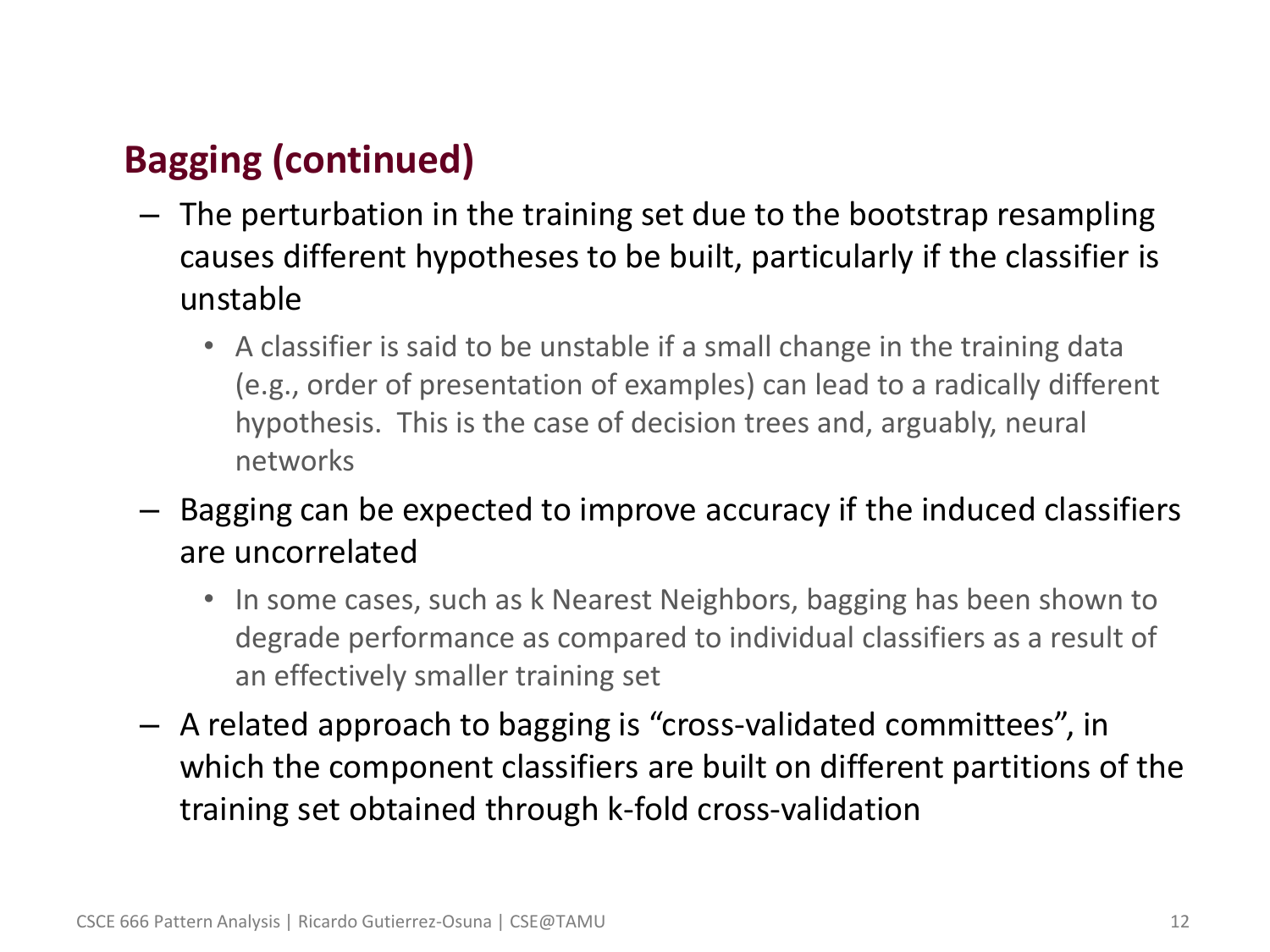#### • **Boosting [Schapire, 1990; Freund and Schapire, 1996]**

- Boosting takes a different resampling approach than bagging, which maintains a constant probability of 1/N for selecting each example
- In boosting, this probability is adapted over time based on performance
	- The component classifiers are built sequentially, and examples that are mislabeled by previous components are chosen more often than those that are correctly classified
- Boosting is based on the concept of a "weak learner", an algorithm that performs slightly better than chance (e.g., 50% classification rate on binary tasks)
	- Schapire has shown that a weak learner can be converted into a strong learner by changing the distribution of training examples
	- Boosting can also be used with classifiers that are highly accurate, but the benefits in this case will be very small
- A number of variants of boosting are available in the literature. We focus on the most popular form, known as AdaBoost (for Adaptive Boosting), which allows the designer to continue adding components until an arbitrarily small error rate is obtained on the training set
	- NOTE: boosting is also known as arcing (for adaptive resampling and combining), a term that was coined by Breiman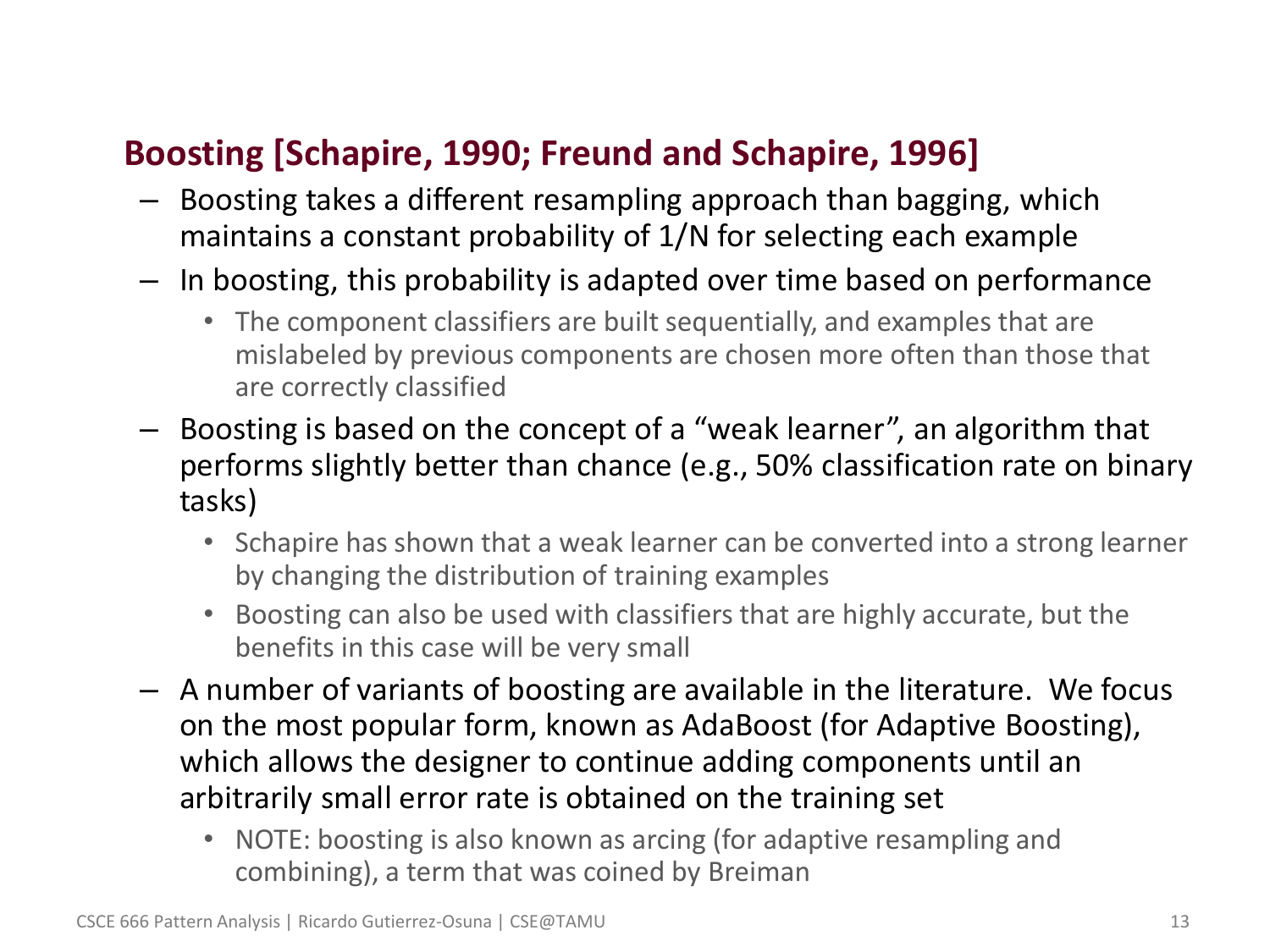## **AdaBoost**

#### • **AdaBoost operates as follows**

- $-$  At iteration *n*, boosting provides the weak learner with a distribution  $D_n$  over the training set, where  $D_n(i)$  represents the probability of selecting the i-th example
	- The initial distribution is uniform:  $D_1(i) = 1/N$ . Thus, all examples are equally likely to be selected for the first component
- $-$  The weak learner subsamples the training set according to  $D_n$  and generates a trained model or hypothesis  $H_n$
- The error rate of  $H_n$  is measured with respect to the distribution  $D_n$
- A new distribution  $D_{n+1}$  is produced by decreasing the probability of those examples that were correctly classified, and increasing the probability of the misclassified examples
- $-$  The process is repeated T times, and a final hypothesis is obtained by weighting the votes of individual hypotheses  $\{h_1, h_2, ..., h_T\}$  according to their performance

#### • **Note**

- The strength of AdaBoost derives from the adaptive re-sampling of examples, not from the final weighted combination
	- To prove this point Breiman developed a variant of AdaBoost, known as 'arc-x4', in which the ensemble voting is unweighted [Breiman, 1996]: his results show that AdaBoost (referred to as 'arc-fs') and 'arc-x4' have similar performance [Bauer and Kohavi, 1999]